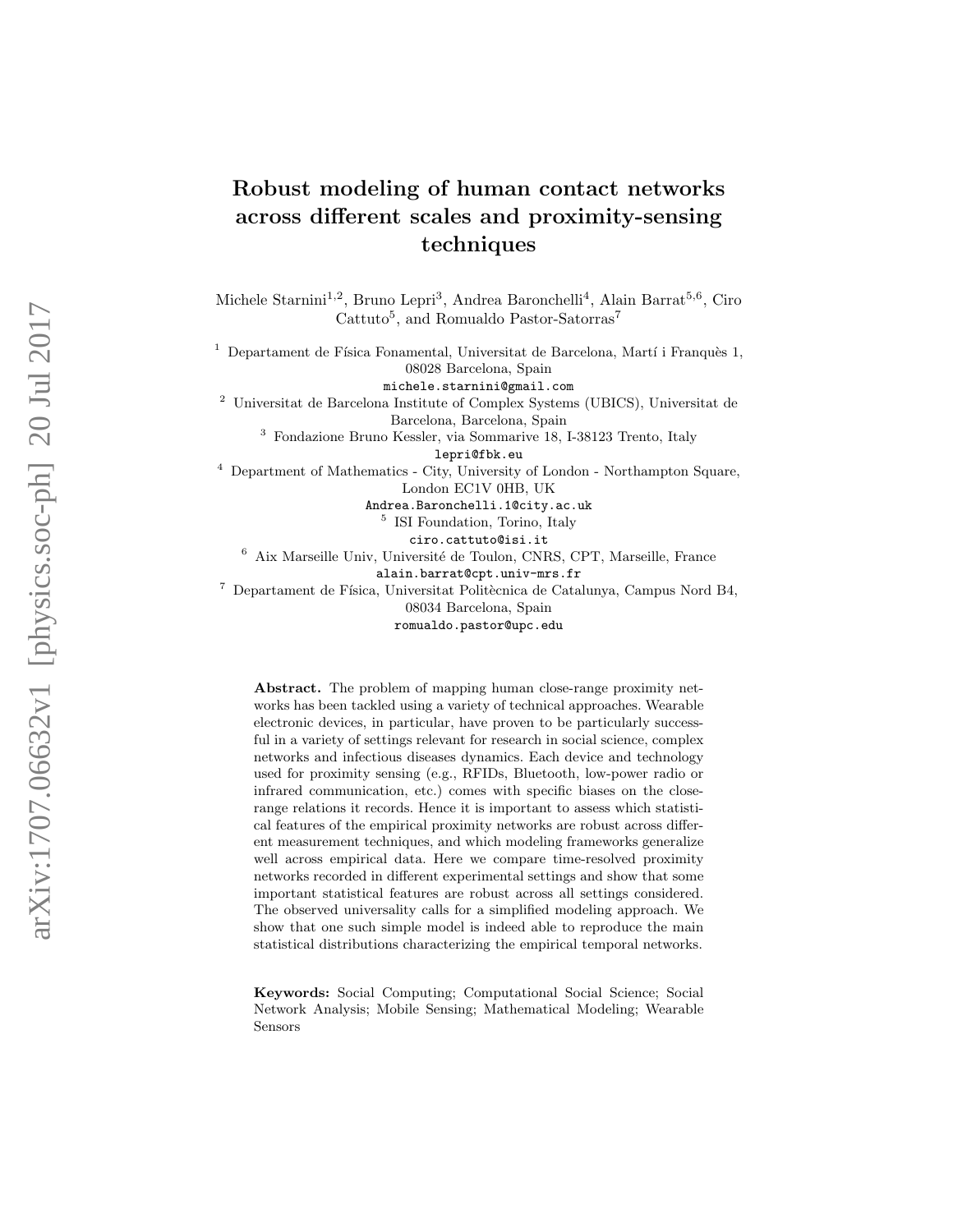## 1 Introduction

Being social animals by nature, most of our daily activities involve face-toface and proximity interactions with others. Although technological advances have enabled remote forms of communication such as calls, video-conferences, e-mails, etc., several studies [\[50,](#page-16-0)[34\]](#page-15-0) and the constant increase in business traveling, provide evidence that co-presence and face-to-face interactions still represent the richest communication channel for informal coordination [\[29\]](#page-15-1), socialization and creation of social bonds [\[28,](#page-14-0)[48\]](#page-16-1), and the exchange of ideas and information [\[14](#page-14-1)[,35,](#page-15-2)[51\]](#page-16-2). At the same time, close-range physical proximity and face-to-face interactions are known determinants for the transmission of some pathogens such as airborne ones [\[31](#page-15-3)[,39\]](#page-15-4). A quantitative understanding of human dynamics in social gatherings is therefore important not only to understand human behavior, creation of social bonds and flow of ideas, but also to design effective containment strategies and contrast epidemic spreading [\[44,](#page-15-5)[40,](#page-15-6)[21\]](#page-14-2).

Hence, face-to-face and proximity interactions have long been the focus of major attention in social sciences and epidemiology [\[5,](#page-13-0)[4](#page-13-1)[,7,](#page-13-2)[18\]](#page-14-3) and recently various research groups have developed sensing devices and approaches to automatically measure these interaction networks [\[16,](#page-14-4)[10,](#page-14-5)[39,](#page-15-4)[32,](#page-15-7)[1,](#page-13-3)[30,](#page-15-8)[47,](#page-16-3)[49\]](#page-16-4). Reality Mining (RM) [\[16\]](#page-14-4), a study conducted in 2004 by the MIT Media Lab, was the first one to collect data from mobile phones to track the dynamics of a community of 100 business school students over a nine-month period. Following this seminal project, the Social Evolution study [\[32,](#page-15-7)[33\]](#page-15-9) tracked the everyday life of a whole undergraduate dormitory for almost 8 months using mobile phones (i.e. call logs, location data, and proximity interactions). This study was specifically designed to model the adoption of political opinions, the spreading of epidemics, the effect of social interactions on depression and stress, and the eating and physical exercise habits. More recently, in the Friends and Family study 130 graduate students and their partners, sharing the same dormitory, carried smartphones running a mobile sensing platform for 15 months [\[1\]](#page-13-3). Additional data were also collected from Facebook, credit card statements, surveys including questions about personality traits, group affiliations, daily mood states and sleep quality, etc.

Along similar lines, the SocioPatterns (SP) initiative [\[10,](#page-14-5)[26\]](#page-14-6) and the Sociometric Badges projects [\[36,](#page-15-10)[30](#page-15-8)[,37\]](#page-15-11) have been studying since several years the proximity patterns of human gatherings, in different social contexts, such as scientific conferences [\[45\]](#page-15-12), museums [\[9\]](#page-13-4), schools [\[46,](#page-16-5)[20\]](#page-14-7), hospitals [\[26\]](#page-14-6) and research institutions [\[30\]](#page-15-8) by endowing participants with active RFID badges (SocioPatterns initiative) or with devices equipped with accelerometers, microphones, Bluetooth and Infrared sensors (Sociometric Badges projects) which capture body movements, prosodic speech features, proximity, and face-to-face interactions respectively.

However, the different technologies (e.g., RFID, Bluetooth, Infrared sensors) employed in these studies might imply potentially relevant differences in measuring contact networks. Interaction range and the angular width for detecting contacts, for instance, vary in a significant way, from less than 1 meter using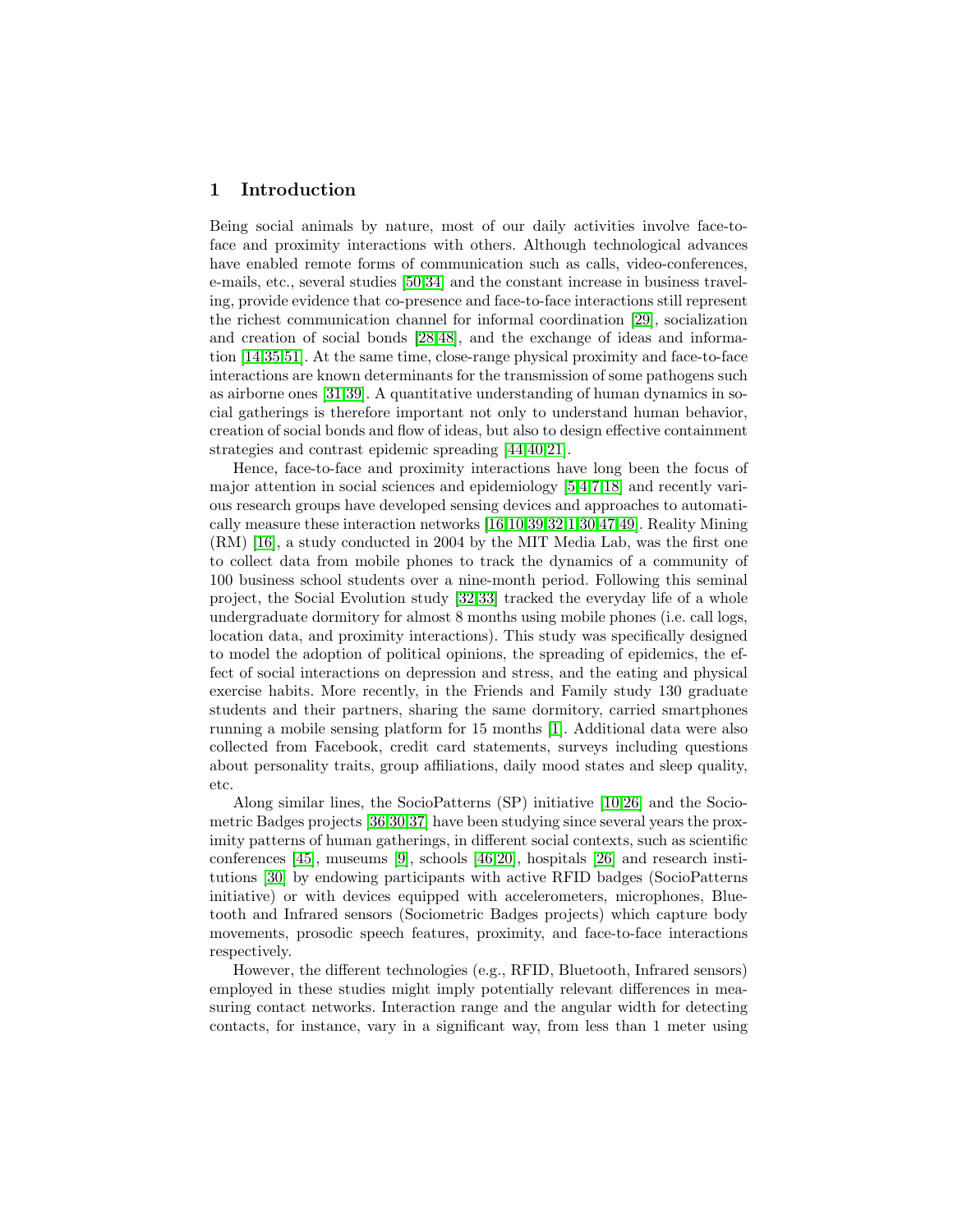Infrared sensors to more than 10 meters using Bluetooth sensors, and from 15 degrees using Infrared sensors to 360 degrees using Bluetooth sensors. In many cases, data cleaning and post-processing is based on calibrated power thresholds, temporal smoothing, and other assumptions that introduce their own biases. Finally, experiments themselves are diverse in terms of venue (from conferences to offices), size (from  $N \simeq 50$  to  $N \simeq 500$  individuals), duration (from a single day to several months) and temporal resolution. The full extent to which the measured proximity networks depends on experimental and data-processing techniques is challenging to assess, as no studies, to the best of our knowledge, have tackled a systematic comparison of different proximity-sensing techniques based on wearable devices.

Here we tackle this task, showing that empirical proximity networks measured in a variety of social gatherings by means of different measurement systems yield consistent statistical patterns of human dynamics, so we can assume that such regularities capture intrinsic properties of human contact networks. The presence of such apparently universal behavior, independent of the measurement framework and details, calls, within a statistical physics perspective, for an explanatory model, based on simple assumptions on human behavior. Indeed, we show that a simple multi-agent model [\[41,](#page-15-13)[43\]](#page-15-14) accurately reproduces the statistical regularities observed across different social contexts.

# 2 Related Work

The present study takes inspiration from the emerging body of work investigating the possibilities of analyzing proximity and face-to-face interactions using different kinds of wearable sensors. At present, mobile phones allow the collection of data on specific structural and temporal aspects of social interactions, offering ways to approximate social interactions as spatial proximity or as the co-location of mobile devices, e.g., by means of Bluetooth hits [\[32,](#page-15-7)[15](#page-14-8)[,1,](#page-13-3)[33,](#page-15-9)[47\]](#page-16-3). For example, Do and Gatica Perez have proposed several topic models for capturing group interaction patterns from Bluetooth proximity networks [\[12,](#page-14-9)[13\]](#page-14-10). However, this approach does not always yield good proxies to the social interactions occurring between the individuals carrying the devices.

Mobile phone traces suffer a similar problem: They can be used to model human mobility [\[22](#page-14-11)[,8\]](#page-13-5) with the great advantage of easily scaling up to millions of individuals; they too, however, offer only coarse localization and therefore provide only rough co-location information, yielding thus only very limited insights into the social interactions of individuals.

An alternative strategy for collecting data on social interactions is to resort to image and video processing based on cameras placed in the environment [\[11,](#page-14-12)[2\]](#page-13-6). This approach provides very rich data sets that are, in turn, computationally very complex: They require line-of-sight access to the monitored spaces and people, specific effort for equipping the relevant physical spaces, and can hardly cope with large scale data.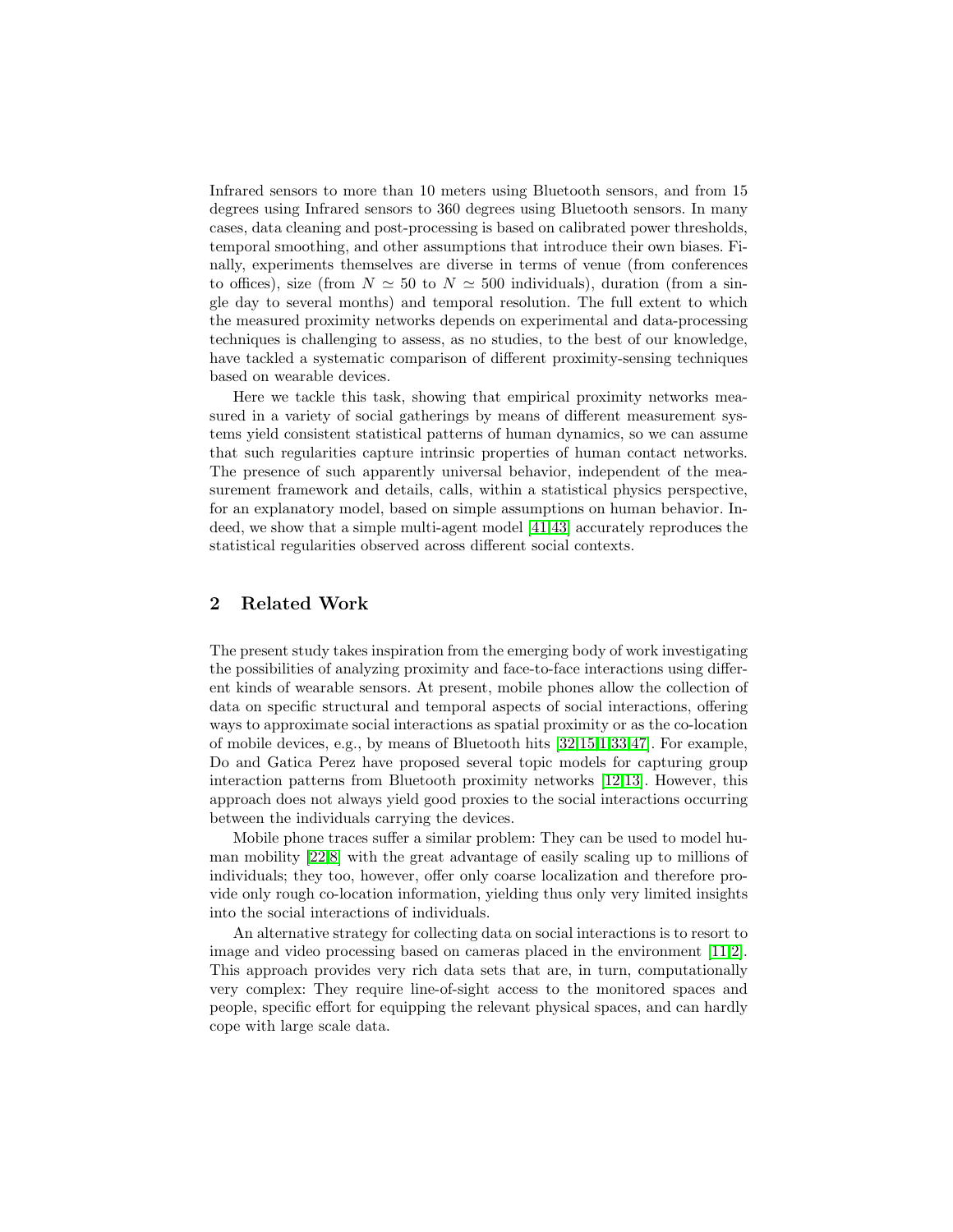Since 2010, Cattuto et al. [\[10\]](#page-14-5) have used a technique for monitoring social interactions that reconciles scalability and resolution by means of proximitysensing systems based on active RFID devices. These devices are capable of sensing spatial proximity over different length scales and even close face-to-face interactions of individuals  $(1 \text{ to } 2m)$ , with tunable temporal resolution. The SocioPatterns initiative has collected and analyzed face-to-face interaction data in many different contexts. These analyses have shown strong heterogeneities in the contact duration of individuals, the robustness of these statistics across contexts, and have revealed highly non-trivial mixing patterns of individuals in schools, hospitals or offices as well as their robustness across various timescales [\[46](#page-16-5)[,26](#page-14-6)[,27,](#page-14-13)[20](#page-14-7)[,23\]](#page-14-14). These data have been used in data-driven simulations of epidemic spreading phenomena, including the design and validation of containment measures [\[21\]](#page-14-2).

Along a similar line, Olguin Olguin et al. [\[36\]](#page-15-10) have designed and employed Sociometric Badges, platforms equipped with accelerometers, microphones, Bluetooth and Infrared sensors which capture body movements, prosodic speech features, proximity and face-to-face interactions respectively. Some previous studies based on Sociometric Badges revealed important insights into human dynamics and organizational processes, such as the impact of electronic communications on the business performance of teams [\[36\]](#page-15-10), the relationship between several behavioral features captured by Sociometric Badges, employee' self-perceptions (from surveys) and productivity [\[36\]](#page-15-10), the spreading of personality and emotional states [\[3\]](#page-13-7).

## 3 Empirical data

In this section, we describe datasets gathered by five different studies: The "Lyon hospital" and "SFHH" conference datasets from the SocioPatterns (SP) initiative [\[10\]](#page-14-5), the Trento Sociometric Badges (SB) dataset [\[30\]](#page-15-8), the Social Evolution (SE) dataset [\[32,](#page-15-7)[33\]](#page-15-9), the Friends and Family (FF) [\[1\]](#page-13-3) dataset, and two datasets (Elem and Mid) collected using wireless ranging enabled nodes (WRENs) [\[49\]](#page-16-4). The main statistical properties of datasets under consideration are summarized in Table [1,](#page-6-0) while the settings of the studies are described in detail in the following subsections.

## 3.1 SocioPatterns (SP)

The measurement infrastructure set up by the SP initiative is based on wireless devices embedded in badges, worn by the participants on their chests. Devices exchange radio packets and use them to monitor for proximity of individuals (RFID). Information is sent to receivers installed in the environment, logging contact data. They are tuned so that the face-to-face proximity of two individuals wearing the badges are sensed only when they are facing each other at close range (about 1 to 1.5m). The time resolution is set to 20 seconds, meaning that a contact between two individuals is considered established if their badges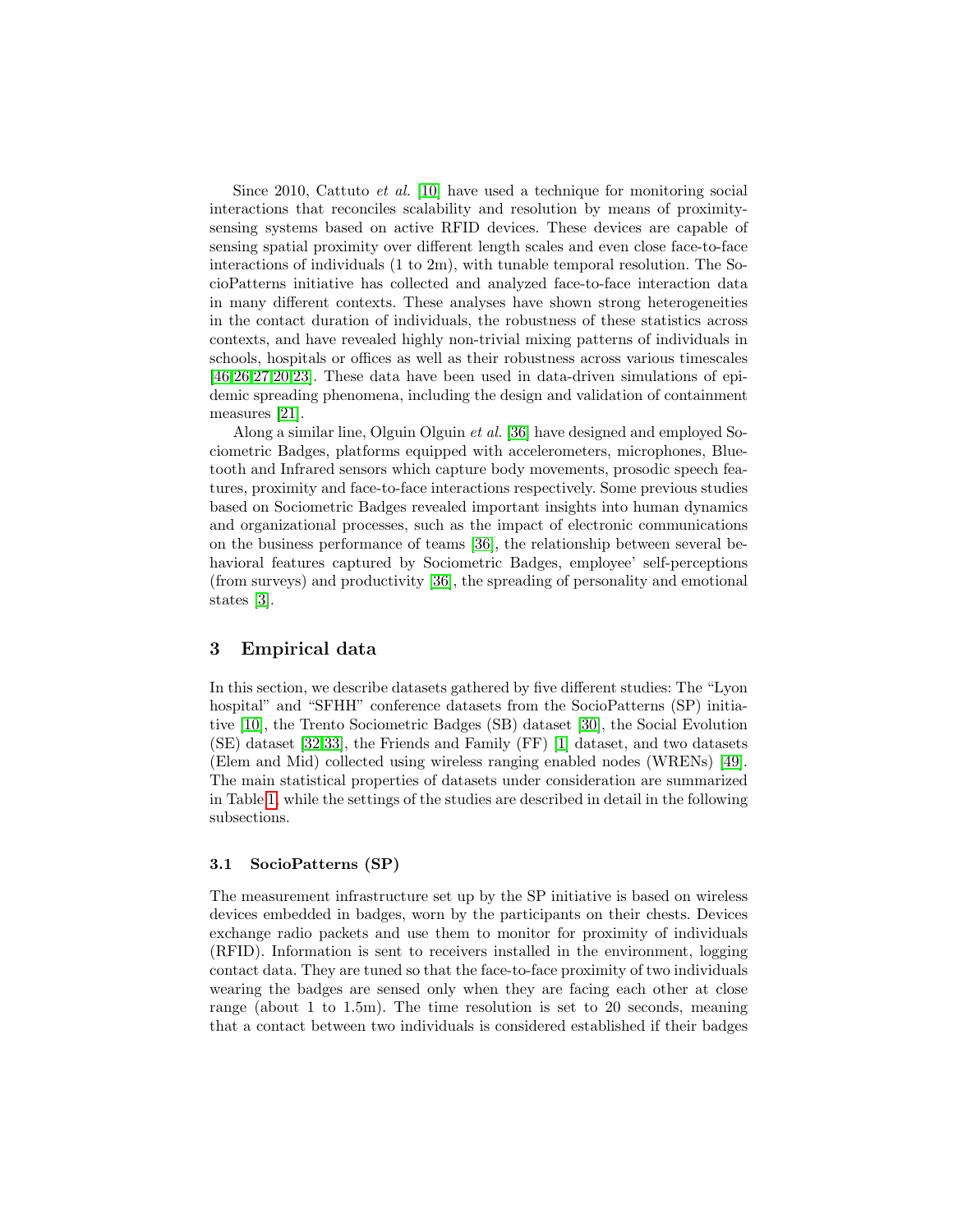exchange at least one packet during such interval, and lasts as long as there is at least one packet exchanged over subsequent 20-second time windows. More details on the experimental setup can be found in Ref. [\[10\]](#page-14-5)

Here we consider the dataset "Hospital", gathered by the SP initiative at a Lyon Hospital, during 4 workdays, and the dataset "SFHH", gathered by the SP initiative at the congress of the Société Francaise d'Hygiène Hospitalière, where the experiment was conducted during the first day of a two-days conference. See Ref. [\[45\]](#page-15-12) for a detailed description.

#### 3.2 Sociometric Badges (SB)

The Sociometric Badges data [\[30\]](#page-15-8) has been collected in a research institute for over a six week consecutive period, involving a population of 54 subjects, during their working hours. The Sociometric Badges, employed for this study, are equipped with accelerometers, microphones, Bluetooth and Infrared sensors which capture body movements, prosodic speech features, co-location and faceto-face interactions respectively [\[36\]](#page-15-10). For the purposes of our study we have exploited the data provided from the Bluetooth and Infrared sensors.

Infrared Data Infrared (IR) transmissions are used to detect face-to-face interactions between people. In order for a badge to be detected by an IR sensor, two individuals must have a direct line of sight and the receiving badge's sensor must be within the transmitting badge's IR signal cone of height  $h \leq 1$  meter and a radius of  $r \leq h \tan \theta$ , where  $\theta = \pm 15^{\circ}$  degrees. The infrared transmission rate  $(T R_{ir})$  was set to 1Hz.

Bluetooth Data Bluetooth (BT) detections can be used as a coarse indicator of proximity between devices. Radio signal strength indicator (RSSI) is a measure of the signal strength between transmitting and receiving devices. The range of RSSI values for the radio transceiver in the badge is (-128 dBm, 127 dBm). The Sociometric Badges broadcast their ID every five seconds using a 2.4 GHz transceiver  $TR_{radio} = 12$  transmissions per minute).

## 3.3 Social Evolution (SE)

The Social Evolution dataset was collected as part of a longitudinal study with 74 undergraduate students uniformly distributed among all four academic years (freshmen, sophomores, juniors, seniors). Participants in the study represents 80% of the residents of a dormitory at the campus of a major university in North America. The study participants were equipped with a smartphone (i.e. a Windows Mobile device) incorporating a sensing platform designed for collecting call logs, location and proximity data. Specifically, the software scanned for Bluetooth wireless devices in proximity every six minutes, a compromise between short-term social interactions and battery life [\[17\]](#page-14-15). With this approach, the BT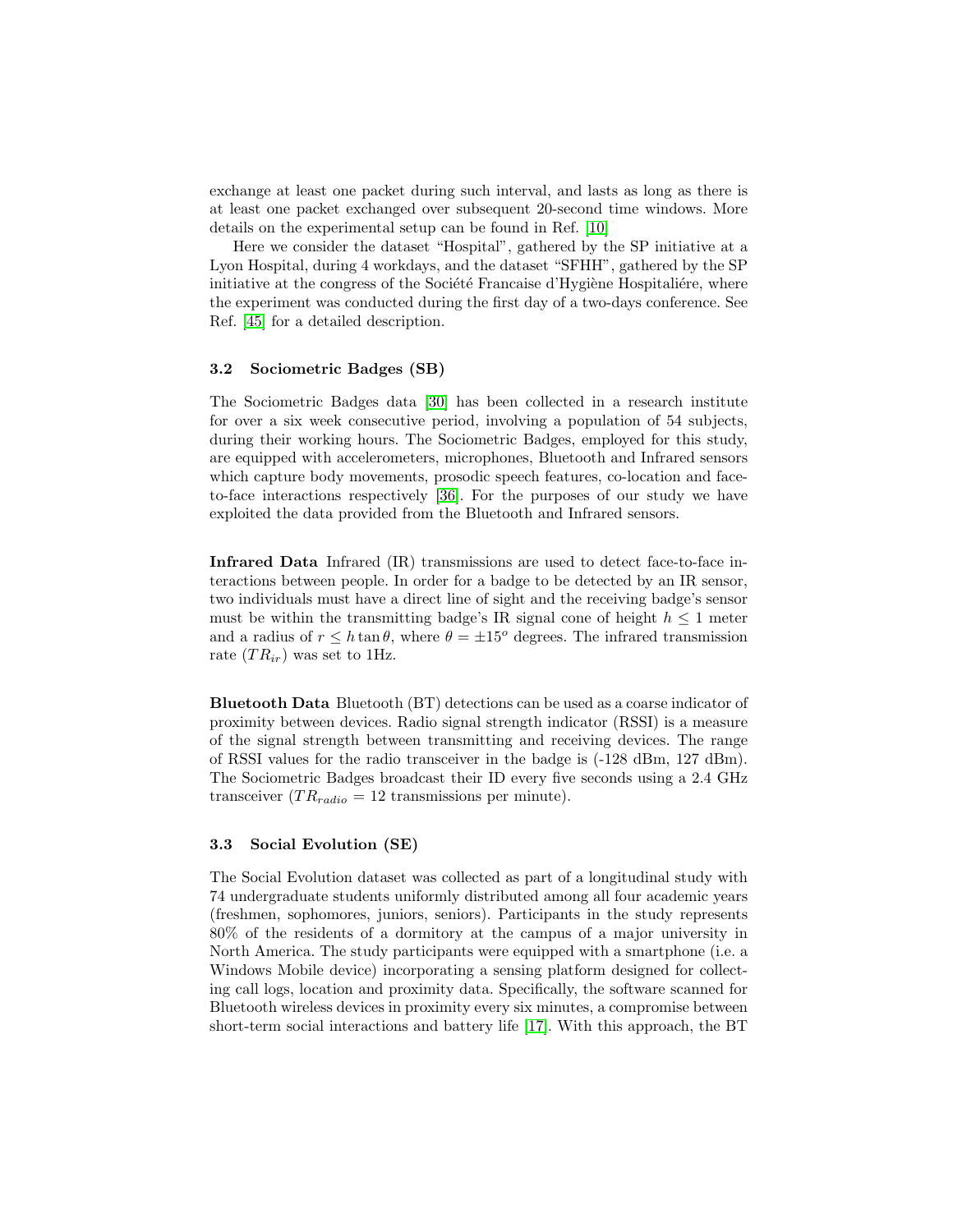log of a given smartphone would contain the list of devices in its proximity, sampled every six minutes.

Participants used the Windows Mobile smartphones as their primary phones, with their existing voice plans. Students had also online data access with these phones due to pervasive Wi-Fi on the university campus and in the metropolitan area. As compensation for their participation, students were allowed to keep the smartphones at the end of the experiment. Although relevant academic and extra-curricular activities might have not been covered either because the mobile phones may not be permanently on (e.g., during classes), or because of contacts with people not taking part to the study, the dormitory may still represent the preferential place where students live, cook, and sleep. Additional information on the SE study is available in Madan et al. [\[32](#page-15-7)[,33\]](#page-15-9).

#### 3.4 Friends and Family (FF)

The Friends and Family dataset was collected during a longitudinal study capturing the lives of 117 subjects living in a married graduate student residency of a major US university [\[1\]](#page-13-3). The sample of subjects has a large variety in terms of provenance and cultural background. During the study period, each participant was equipped with an Android-based mobile phone incorporating a sensing software explicitly designed for collecting mobile data. Such software runs in a passive manner and does not interfere with the every day usage of the phone.

Proximity interactions were derived from Bluetooth data in a manner similar to previous studies such as [\[16,](#page-14-4)[32\]](#page-15-7). Specifically, the Funf phone sensing platform was used to detect Bluetooth devices in the participant's proximity. The Bluetooth scan was performed periodically, every five minutes in order to keep from draining the battery while achieving a high enough resolution for social interactions. With this approach, the BT log of a given smartphone would contain the list of devices in its proximity, sampled every 5 minutes. See Ref. [\[1\]](#page-13-3) for a detailed description of the study.

#### 3.5 Toth et al. datasets (Toth et al.)

The datasets, publicly available, were collected by Toth et al. [\[49\]](#page-16-4) deploying wireless ranging enabled nodes (WRENs) [\[19\]](#page-14-16) to students in Utah schools. Each WREN was worn by a student and collected time-stamped data from other WRENs in proximity at intervals of approximately 20 seconds. Each recording included a measure of signal strength, which depends on the distance between and relative orientation of the pair of individuals wearing each WREN. More specifically, Toth *et al.* [\[49\]](#page-16-4) have applied signal strength criteria such that each retained data point was most likely to represent a pair of students, with face-toface orientation, located 1 meter from each other.

In the current paper, we resort to the data collected from two schools in Utah: One middle school (Mid), an urban public school with 679 students (age range 1214); and one elementary school (Elem), a suburban public school with 476 students, (age range 512). The contact data were captured during school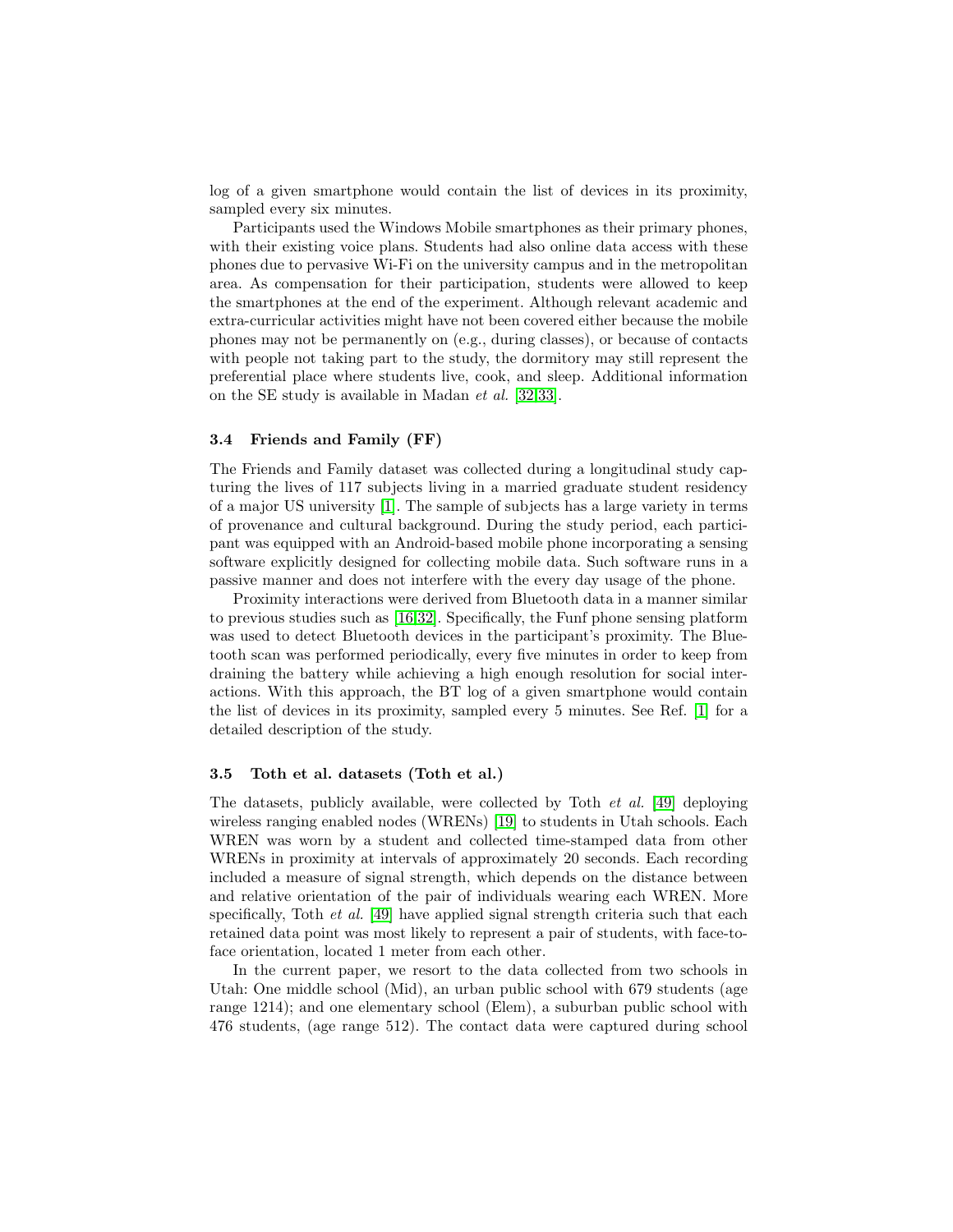| Experiment Dataset |           | dev                                  | $\varDelta t_0$ | N | T                                         | $\langle k \rangle$ | $\langle s \rangle$ |
|--------------------|-----------|--------------------------------------|-----------------|---|-------------------------------------------|---------------------|---------------------|
| SP                 | hosp      | <b>RFID</b>                          | 20 s            |   | 84 20338 0.049 30.4 1146                  |                     |                     |
| <b>SP</b>          | sfhh      | <b>RFID</b>                          | 20 s            |   | 416  3834  0.075  53.9                    |                     | 502                 |
| <b>SB</b>          | <b>SB</b> | IR.                                  | 60 s            |   | 56   10238   0.064   14.2                 |                     | 734                 |
| <b>SB</b>          | <b>SB</b> | <b>BT</b>                            | 60 s            |   | 53 28604 0.029 44.1 20481                 |                     |                     |
| SE                 | SE        | <b>BT</b>                            |                 |   | 300 sl 70 64068 0.29 166.2 48265          |                     |                     |
| FF                 | FF        | <b>BT</b>                            |                 |   | 300 s   82   48839   0.33   156.1   26418 |                     |                     |
| Toth et al.        | Elem      | WREN 20 s 339 2242   0.20   46.2     |                 |   |                                           |                     | 634                 |
| Toth et al.        | Mid       | WREN 20 s   590   2488   0.21   82.8 |                 |   |                                           |                     | 605                 |

<span id="page-6-0"></span>Table 1. Some average properties of the datasets under consideration. SP-hosp = "SocioPatterns Lyon hospital",  $SP\text{-}sfhh =$  "SocioPatterns SFHH conference",  $SB =$ "Sociometric Badges",  $SE =$  "Social Evolution",  $FF =$  "Friends and Family",  $E$ lem  $=$ "Toth's Elementary school", Mid = "Toth's Middle school"

hours of two consecutive school days in autumn 2012 from 591 students (87%) coverage) at Mid and in winter 2013 from 339 students (71% coverage) at Elem.

# 4 Temporal network formalism

Proximity patterns can be naturally analyzed in terms of temporally evolving graphs [\[24,](#page-14-17)[25\]](#page-14-18), whose nodes are defined by the individuals, and whose links represent interactions between pairs of individuals. Interactions need to be aggregated over an elementary time interval  $\Delta t_0$  in order to build a temporal network [\[38\]](#page-15-15). This elementary time step represents the temporal resolution of data, and all the interactions established within this time interval are considered as simultaneous. Taken together, these interactions constitute an "instantaneous" network, formed by isolated nodes and small groups of interacting individuals (not necessarily forming cliques). The sequence of such instantaneous networks forms a temporal, or time-varying, network. The elementary time step  $\Delta t_0$  is set to  $\Delta t_0 = 20$  seconds in the case of SP data,  $\Delta t_0 = 60$  seconds for SMBC data,  $\Delta t_0 = 300$  seconds for SE and FF data, and  $\Delta t_0 = 20$  seconds for Toth *et al.* datasets. Note that temporal networks are built by including only non-empty instantaneous graphs, i.e. graphs in which at least a pair of nodes are connected.

Each data set is thus represented by a temporal network with a number N of different interacting individuals, and a total duration of  $T$  elementary time steps. Temporal networks can be described in terms of a characteristic function  $\chi(i, j, t)$  taking the value 1 when individuals i and j are connected at time t, and zero otherwise [\[42\]](#page-15-16). Integrating the information of the time-varying network over a given time window  $T$  produces an aggregated weighted network, where the weight  $w_{ij}$  between nodes i and j represents the total temporal duration of the contacts between agents *i* and *j*,  $w_{ij} = \sum_{t} \chi(i, j, t)$ , and the strength  $s_i$  of a node *i*,  $s_i = \sum_j w_{ij}$ , represents the cumulated time spent in interactions by individual i.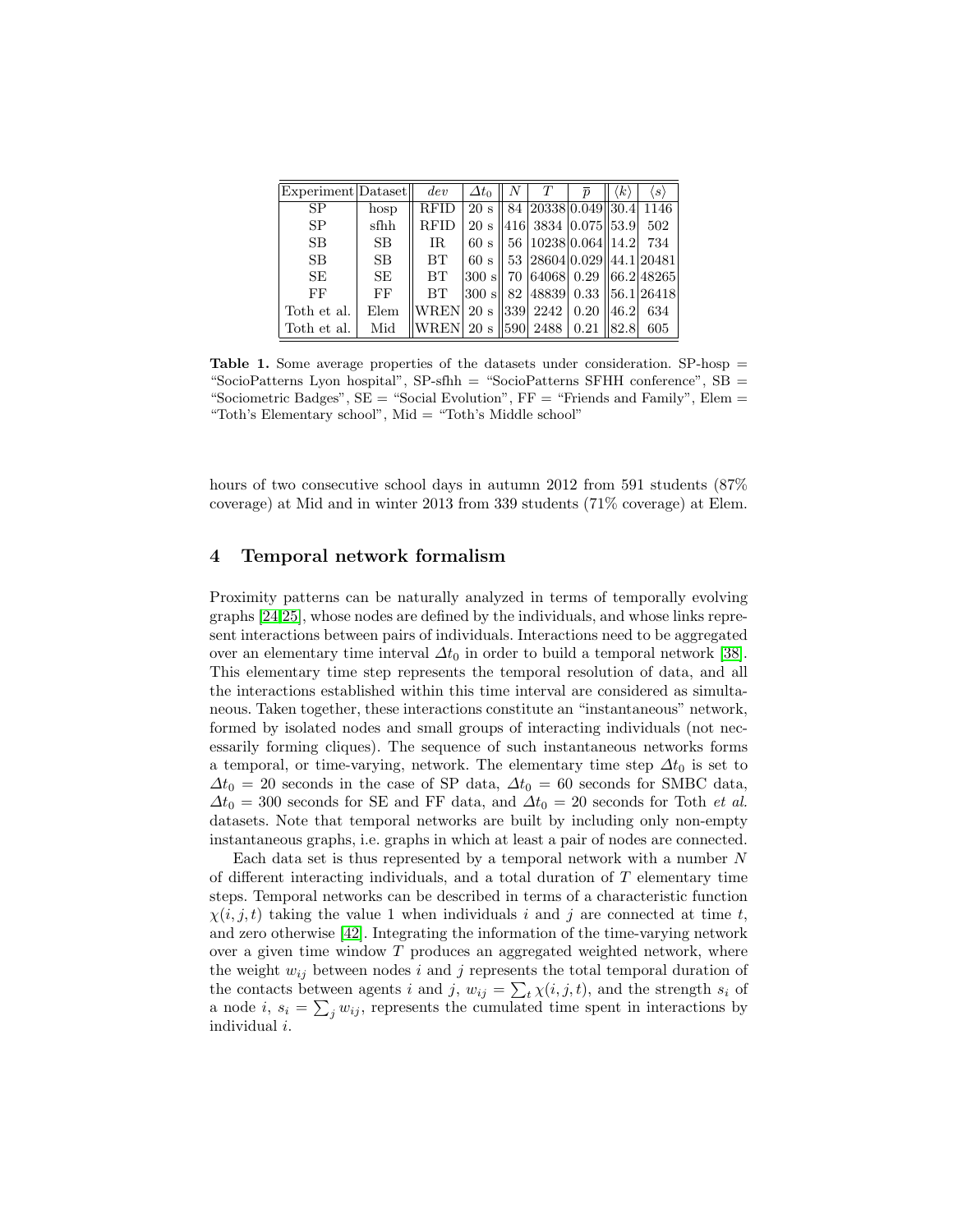

<span id="page-7-0"></span>Fig. 1. Probability distribution of the duration  $\Delta t$  of the contacts between pairs of agents,  $P(\Delta t)$ , for the different datasets under consideration, compared with numerical simulations of the attractiveness model. A power law form,  $P(\Delta t) \sim \Delta t^{-\gamma_{\Delta t}}$ , with  $\gamma_{\Delta t} = 2.5$ , is plotted as a reference in dashed line.

In Table [1](#page-6-0) we summarize a number of significant statistical properties, such as the size N, the total duration T in units of elementary time steps  $\Delta t_0$ , and the average fraction of individuals interacting at each time step,  $\bar{p}$ . We also report the average degree,  $\langle k \rangle$ , defined as the average number of interactions per individual, and average strength,  $\langle s \rangle = N^{-1} \sum_i s_i$ , of the aggregated networks, integrated over the whole sequence. One can note that the data sets under consideration are highly heterogeneous in terms of the reported statistical properties. Aggregated network representations preserve such heteogeneity, even though it is important to remark that aggregated properties are sensitive to the time-aggreagating interval [\[38\]](#page-15-15) and therefore to the specificity of data collection and preprocessing.

## 5 Comparison among the different datasets

In this section we perform a comparison of several statistical properties of the temporal networks, as defined above, representing the different datasets under consideration.

The temporal pattern of the agents' contacts is probably the most distinctive feature of proximity interaction networks. We therefore start by considering the distribution of the durations  $\Delta t$  of the contacts between pairs of agents,  $P(\Delta t)$ , and the distribution of gap times  $\tau$  between two consecutive proximity events involving a given individual,  $P(\tau)$ . The bursty dynamics of human inter-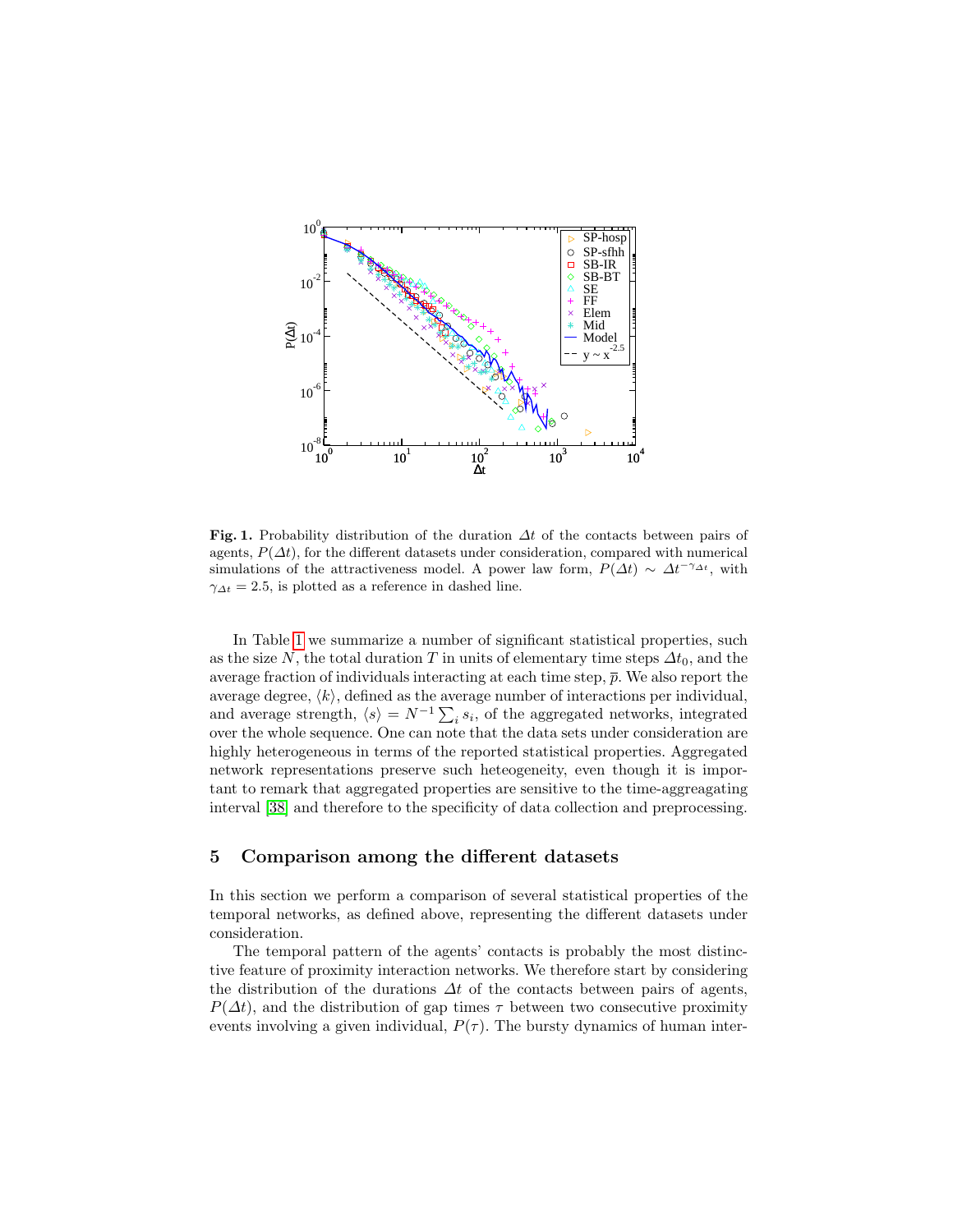

<span id="page-8-0"></span>Fig. 2. Probability distribution of the gap times  $\tau$  between consecutive contacts of pairs of agents,  $P(\tau)$ , for the different datasets under consideration, compared with numerical simulations of the attractiveness model. A power law form,  $P(\tau) \sim \tau^{-\gamma_{\tau}}$ , with  $\gamma_{\tau} = 2.1$ , is plotted as a reference in dashed line.

actions [\[6\]](#page-13-8) is revealed by the long-tailed form of these two distributions, which can be described in terms of a power-law function. Figures [1](#page-7-0) and [2](#page-8-0) show the distribution of the contacts duration  $P(\Delta t)$  and gap times  $P(\tau)$  for the various sets of empirical data. In both cases, all dataset shows a broad-tailed behavior, that can be loosely described by a power law distribution. In Figures [1](#page-7-0) and [2](#page-8-0) we plot, as a guide for the eye, power-law forms  $P(\Delta t) \sim \Delta t^{-\gamma_{\Delta t}}$ , with exponent  $\gamma_{\Delta t} \sim 2.5$ , and  $P(\tau) \sim \tau^{-\gamma_{\tau}}$ , with exponent  $\gamma_{\tau} \sim 2.1$ , respectively.

The probability distributions of strength,  $P(s)$ , and weight,  $P(w)$ , are a signature of the topological structure of the corresponding aggregated, weighted networks. Since the duration  $T$  of the datasets under consideration is quite heterogeneous, see Table [1,](#page-6-0) we do not reconstruct the aggregated networks by integrating over the whole duration  $T$ , but we integrate each temporal network over a time window of fixed length,  $\Delta T = 1000$  elementary time steps. That is, we consider a random starting time  $T_0$  (provided that  $T_0 < T - \Delta T$ ), and reconstruct an aggregated network by integrating the temporal network from  $T_0$ to  $T_0 + \Delta T$ . We average our results by sampling 100 different starting times. Note that, since the elementary time step  $\Delta t_0$  is different across different experiments, the real duration of the time window considered is different across different datasets.

Figs. [3](#page-9-0) and [4](#page-10-0) show the weight and strength distributions,  $P(w)$  and  $P(s)$ , of the aggregated networks over  $\Delta T$ , for the considered datasets. Again, all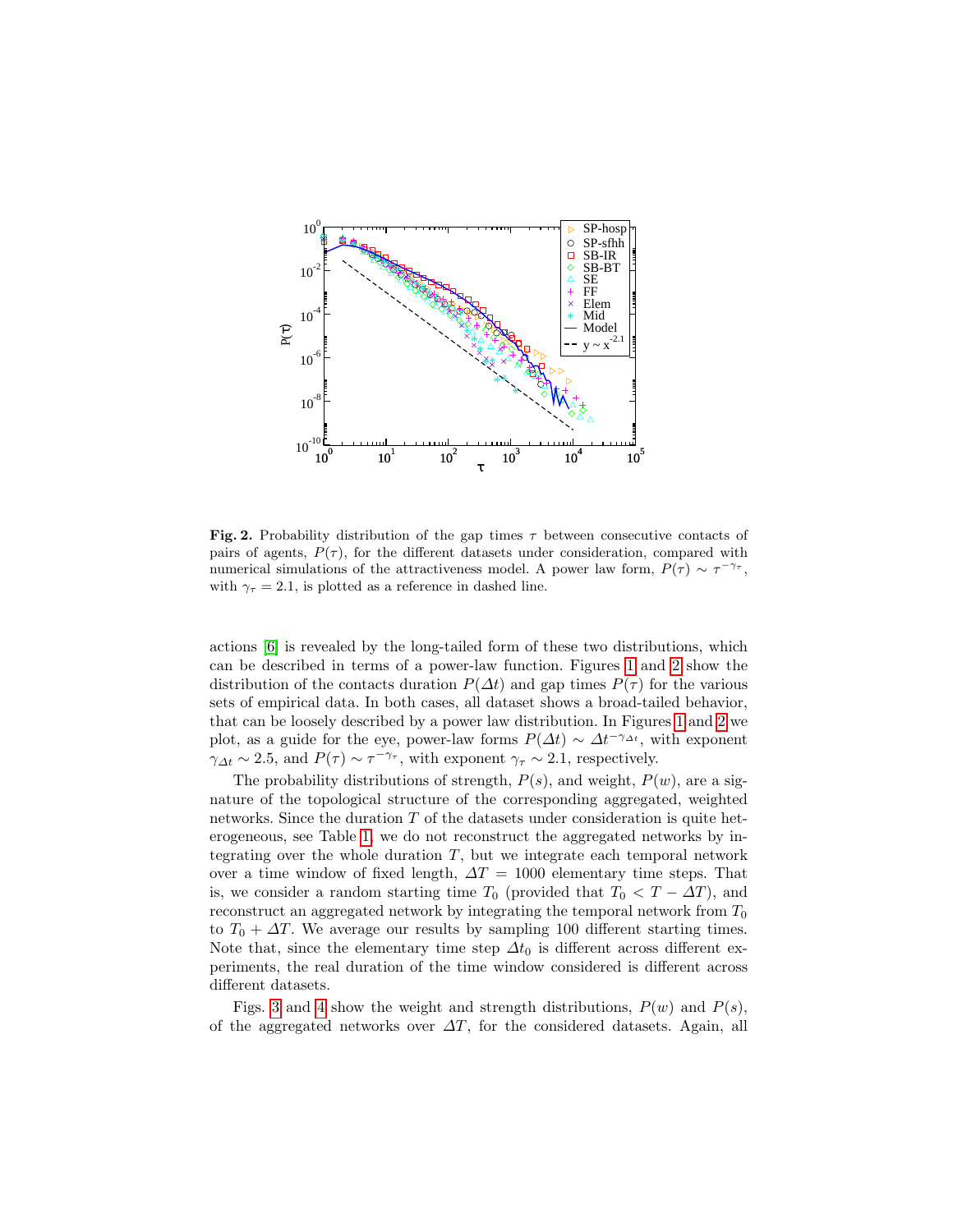

<span id="page-9-0"></span>Fig. 3. Weight distribution  $P(w)$ , for the different datasets under consideration, compared with numerical simulations of the attractiveness model.

datasets display a similar heavy tailed weight distribution, roughly compatible with a power-law form, meaning that the heterogeneity shown in the broad-tailed form of the contact duration distribution,  $P(\Delta t)$ , persists also over longer time scales. Data sets SB-BT, SE and FF present deviations with respect to the other data sets. The strength distribution  $P(s)$  is also broad tailed and quite similar for all data sets considered, but in this case it is not compatible with a power law.

Finally, Fig. [5](#page-11-0) shows the average strength as a function of the degree,  $s(k)$ , in the aggregated networks integrated over an interval  $\Delta T$ . One can see that if the strength is rescaled by the total strength of the network in the considered time window,  $\langle s \rangle = N^{-1} \sum_{t=T_0}^{T_0+\Delta T} \sum_{ij} \chi(i, j, t)$ , the different data sets show a similar correlation between strength and degree. In particular, Fig. [5](#page-11-0) shows that all data sets considered present a slightly superlinear correlation between strength and degree,  $s(k) \sim k^{\gamma}$  with  $\gamma > 1$ , as highlighted by the linear correlation plotted as a dashed line.

# 6 Modeling human contact networks

In the previous Section, we have shown that the temporal networks representing different datasets, highly heterogeneous in terms of size, duration, proximitysensing techniques, and social contexts, are characterized by very similar statistical properties. Here we show that a simple model, in which individuals are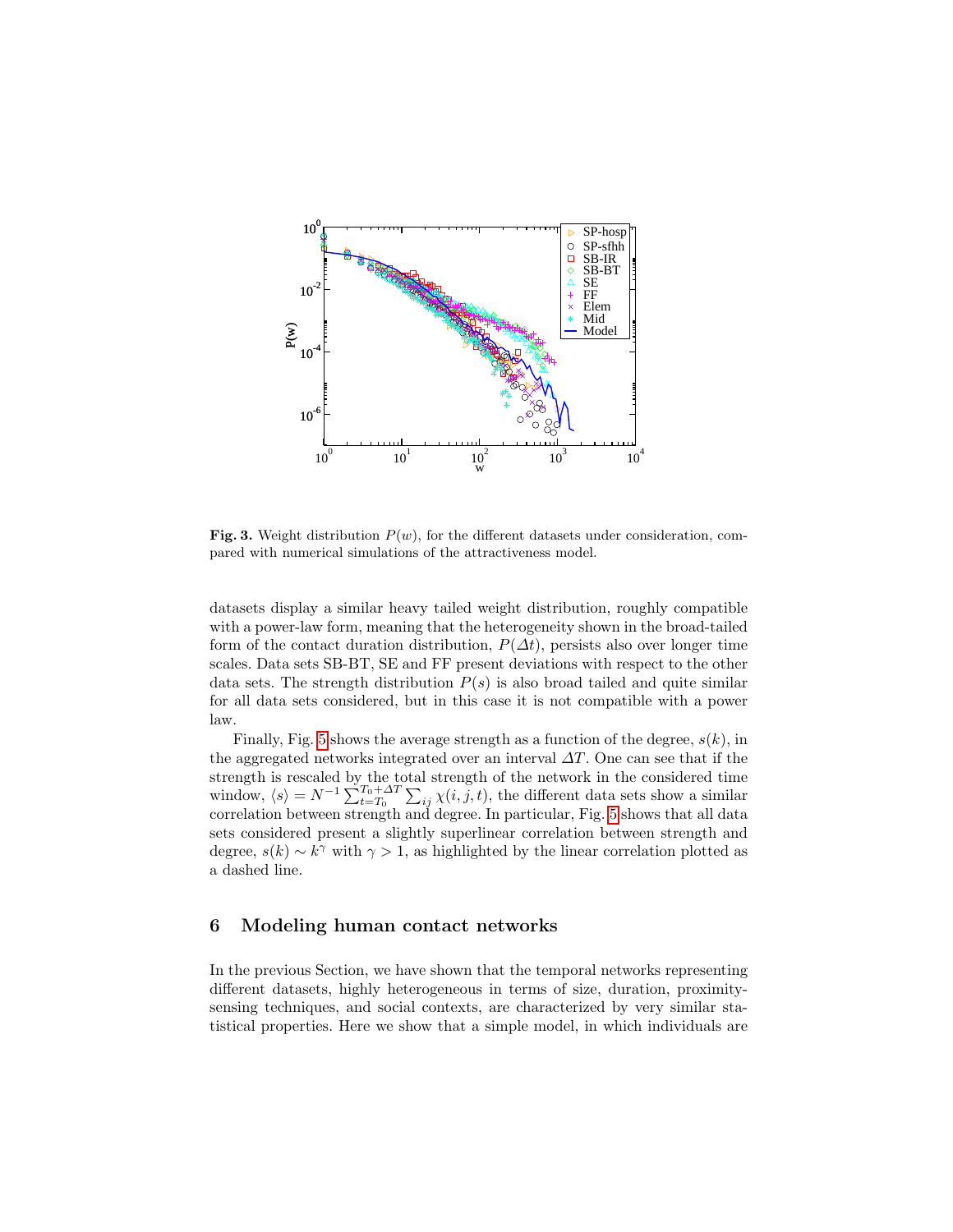

<span id="page-10-0"></span>Fig. 4. Strength distribution  $P(s)$ , for the different datasets under consideration, compared with numerical simulations of the attractiveness model.

endowed with different social attractiveness, is able to reproduce the empirical distributions.

#### 6.1 Model definition

The social contexts in which the data were collected can be modeled by a set of N mobile agents free to move in a closed environment, who interact when they are close enough (within the exchange range of the devices) [\[41\]](#page-15-13). The simplifying assumption of the model proposed in [\[41\]](#page-15-13) is that the agents perform a random walk in a box of linear size L with periodic boundary conditions (the average density is  $\rho = N/L^2$ ). Whenever two agents are within distance d (with  $d \ll L$ , they start to interact. The key ingredient of the model is that each agent is characterized by an "attractiveness",  $a_i$ , a quenched random number, extracted from a distribution  $\eta(a)$ , representing her power to raise interest in the others, which can be thought of as a proxy for social status or the role played in the considered social gathering. Attractiveness rules the interactions between agents in a natural way: Whenever an individual is involved in an interaction with other peers, she will continue to interact with them with a probability proportional to the attractiveness of her most interesting neighbor, or move away otherwise. Finally, the model incorporates the empirical evidence that not all agents are simultaneously present in system: Individuals can be either in an active state, where they can move and establish interactions, or in an inactive one representing absence from the premises. Thus, at each time step, every active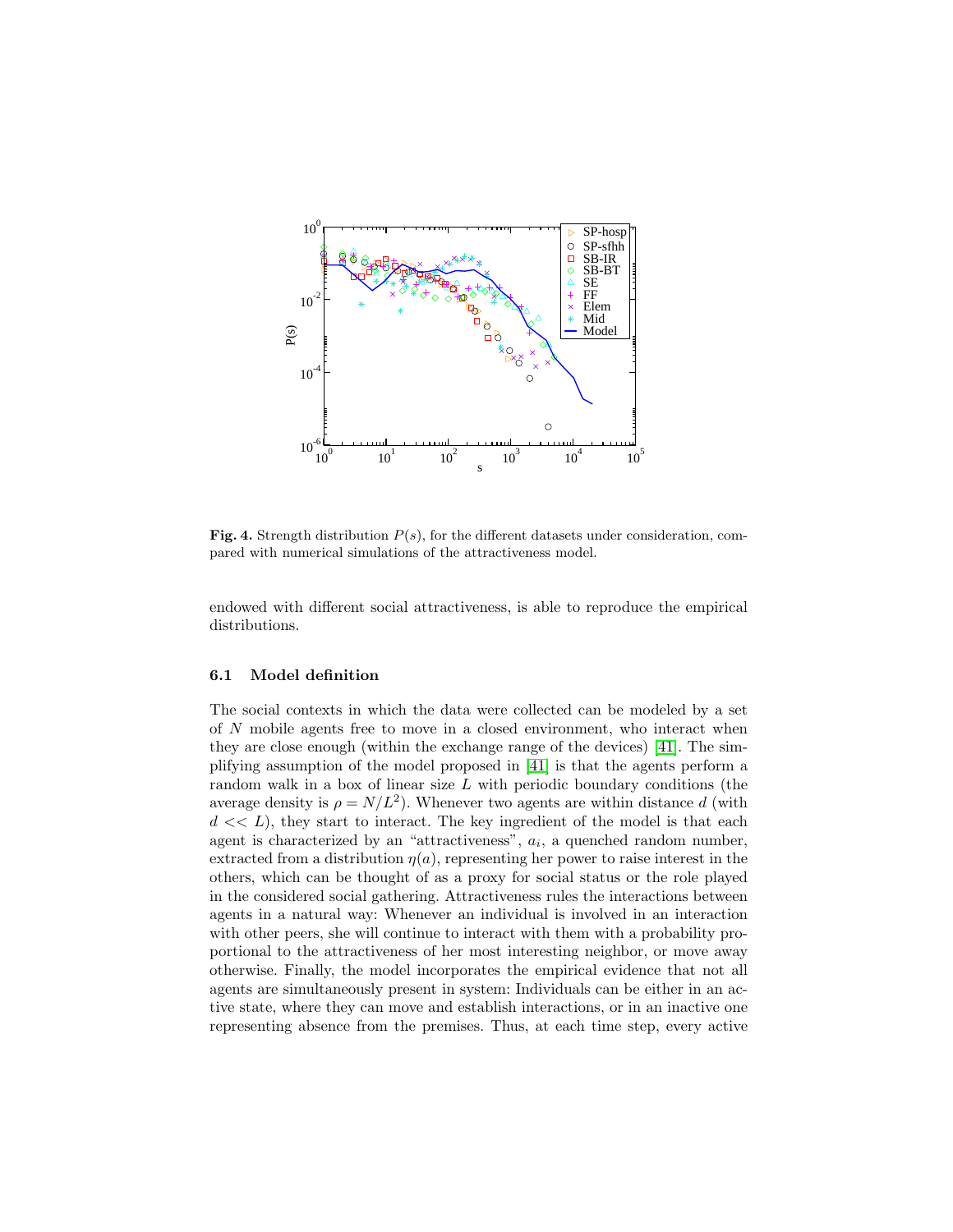

<span id="page-11-0"></span>Fig. 5. Strength as a function of the degree,  $s(k)$ , for the different datasets under consideration, compared with numerical simulations of the attractiveness model. A linear correlation  $s(k) \sim k$  is plotted in dashed line, to highlight the superlinear correlation observed in data and model.

individual becomes inactive with a constant probability  $r$ , while inactive individuals can go back to the active state with the complementary probability  $1-r$ . See Refs. [\[41,](#page-15-13)[43\]](#page-15-14) for a detailed description of the model.

#### 6.2 Model validation

Here we contrast the results obtained by the numerical simulation of the model against empirical data sets. We average our results over 100 runs with parameters  $N = 100, L = 50, T = 5000$ . The results of numerical experiments are reported in Figs. [1](#page-7-0) to [5,](#page-11-0) for the corresponding quantities considered, represented by a continuous, blue line.

In the case of the contact duration distribution,  $P(\Delta t)$ , Fig. [1,](#page-7-0) numerical and experimental data show a remarkable match, with some deviations for the SB-BT and FF datasets. Numerical data also show a close behavior to the mentioned power-law distribution with exponent  $\gamma_{\Delta t} = 2.5$ . Also in the case of the gap times distribution,  $P(\tau)$ , Fig. [2,](#page-8-0) the distribution obtained by numerical simulations of the model is very close to the experimental ones, spanning the same orders of magnitude. The weight distribution  $P(w)$  of the model presents a very good fit to the empirical data, see Fig. [3,](#page-9-0) with the exception of data sets SB-BT, SE and FF, as mentioned above. The strength distribution  $P(s)$ , Fig. [4,](#page-10-0) is, as we have commented above, quite noisy, especially for the datasets of smallest size. It follows however a similar trend across the different datasets that is well matched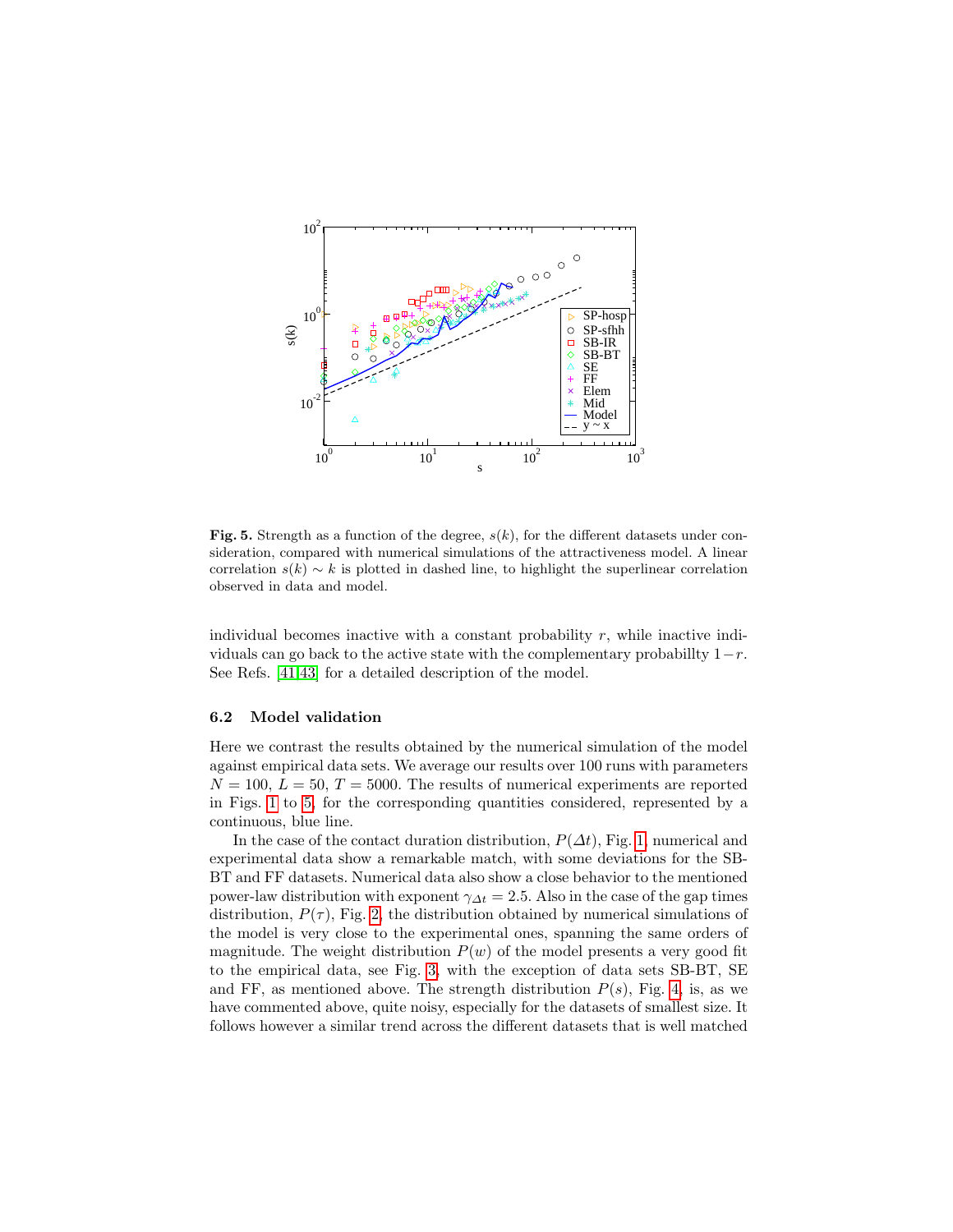by numerical simulations of the model. Finally, in the case of the average strength of individuals of degree k,  $s(k)$ , Fig. [5,](#page-11-0) the most striking feature, namely the superlinear behavior as a function of  $k$ , is correctly captured by the numerical simulations of the model.

## 7 Discussion

All datasets under consideration show similar statistical properties of the individuals' contacts. The distribution of the contact durations,  $P(\Delta t)$ , and the inter-event time distribution,  $P(\tau)$ , are heavy tailed and compatible with power law forms, and the attractiveness model is able to quantitavely reproduce such behavior. The weight distribution of the aggregated networks,  $P(w)$ , is also heavy tailed for all datasets and for the attractiveness model, even though some datasets show deviations. The strength distribution  $P(s)$  and the correlation between strength and degree,  $s(k)$ , present a quite noisy behavior, especially for smaller datasets. However, all datasets show a long tailed form of  $P(s)$  and a superlinear correlation of the  $s(k)$ , correctly reproduced by the attractiveness model.

Previous work [\[10](#page-14-5)[,27,](#page-14-13)[20\]](#page-14-7) have shown that the functional shapes of contact and inter-contact durations' distributions were very robust across contexts, for data collected by the SocioPatterns infrastructure as well as by similar RFID sensors. Our results show that this robustness extends in fact to proximity data collected through different types of sensors (e.g., Bluetooth, Infrared, WREN, RFID).

This is of particular relevance in the context of modeling human behavior and building data-driven models depending on human interaction data, such as models for the spread of infectious diseases, from two points of view. On the one hand, the robust broadness of these distributions implies that different contacts might play very different roles in a transmission process: Under the common assumption that the transmission probability between two individuals depends on their time in contact, the longer contacts, which are orders of magnitude longer than average, could play a crucial role in disease dynamics. The heterogeneity of contact patterns is also relevant at the individual level, as revealed by broad distributions of strengths and the superlinear behavior of  $s(k)$ , and is known to have a strong impact on spreading dynamics. In particular, it highlights the existence of "super-contactors", i.e. individuals who account for an important proportion of the overall contact durations and may therefore become super-spreaders in the case of an outbreak

On the other hand, the robustness of the distributions found in different contexts represents an important information and asset for modelers: It means that these distributions can be assumed to depend negligibly on the specifics of the situation being modeled and thus directly plugged into the models to create for instance synthetic populations of interacting agents. From another modeling point of view, they also represent a validation benchmark for microscopic models of interactions, which should correctly reproduce such robust features. In fact,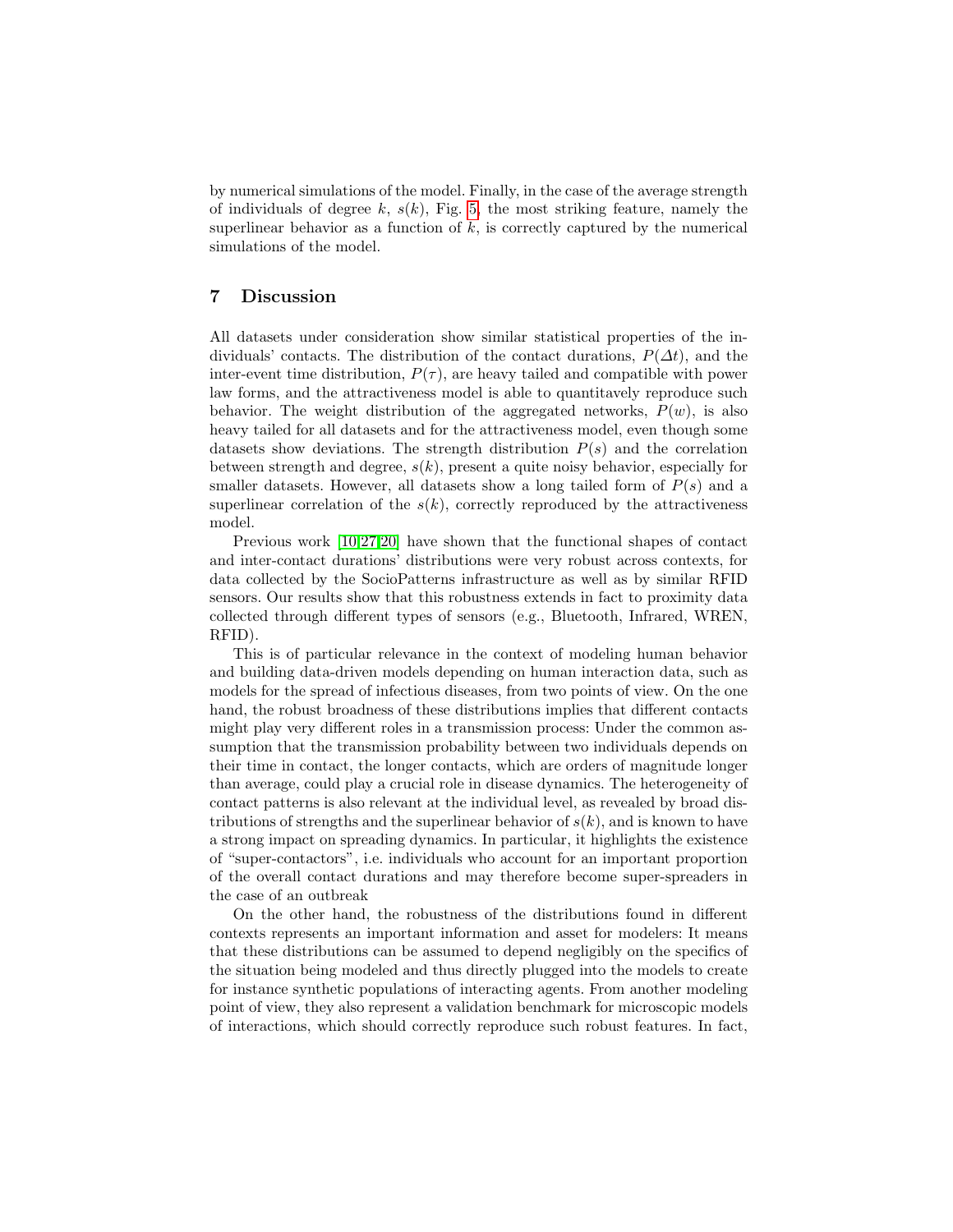as we have shown, a simple model based on mobile agents, and on the concept of social appealing or attractiveness, is able to reproduce most of the main statistical properties of human contact temporal networks. The good fit of this model hints towards the fact that the temporal patterns of human contacts at different time scales can be explained in terms of simple physical processes, without assuming any cognitive processes at work.

It would be of interest to measure and compare several other properties of the contact networks, such as the evolution of the integrated degree distribution  $P_T(k)$  and of the aggregated average degree in  $k(T)$ , or the rate at which the contact neighborhoods of individuals change. Unfortunately, these quantities are difficult to measure in some cases due to the small sizes of the datasets.

#### 8 Acknowledgments

M.S. acknowledges financial support from the James S. McDonnell Foundation. R.P.-S. acknowledges financial support from the Spanish MINECO, under projects FIS2013-47282-C2- 2 and FIS2016-76830-C2-1-P, and additional financial support from ICREA Academia, funded by the Generalitat de Catalunya. C.C. acknowledges support from the Lagrange Laboratory of the ISI Foundation funded by the CRT Foundation.

# References

- <span id="page-13-3"></span>1. Aharony, N., Pan, W., Ip, C., Khayal, I., Pentland, A.: Social fmri: Investigating and shaping social mechanisms in the real world. Pervasive and Mobile Computing 7(6), 643–659 (2011)
- <span id="page-13-6"></span>2. Alameda-Pineda, X., Staiano, J., Subramanian, R., Batrinca, L., Ricci, E., Lepri, B., Lanz, O., Sebe, N.: Salsa: A novel dataset for multimodal group behavior analysis. IEEE Transactions on Pattern Analysis and Machine Intelligence 38(8), 1707–1720 (2016)
- <span id="page-13-7"></span>3. Alshamsi, A., Pianesi, F., Lepri, B., Pentland, A., Rahwan, I.: Beyond contagion: Reality mining reveals complex patterns of social influence. Plos One 10(8), e0135740 (2015)
- <span id="page-13-1"></span>4. Arrow, H., McGrath, J., Berdahl, J.: Small groups as complex systems: Formation, coordination, development, and adaptation. Sage-Publications (2000)
- <span id="page-13-0"></span>5. Bales, R.: Interaction process analysis: A method for the study of small groups. Addison-Wesley (1950)
- <span id="page-13-8"></span>6. Barabasi, A.L.: The origin of bursts and heavy tails in human dynamics. Nature 435, 207 (2005)
- <span id="page-13-2"></span>7. Bion, W.: Experiences in groups and other papers. Routledge (2013)
- <span id="page-13-5"></span>8. Blondel, V., Decuyper, A., Krings, G.: A survey of results on mobile phone datasets analysis. EPJ Data Science 4 (2015)
- <span id="page-13-4"></span>9. Van den Broeck, W., Quaggiotto, M., Isella, L., Barrat, A., Cattuto, C.: The making of sixty-nine days of close encounters at the science gallery. Leonardo 45(3), 285–285 (2012)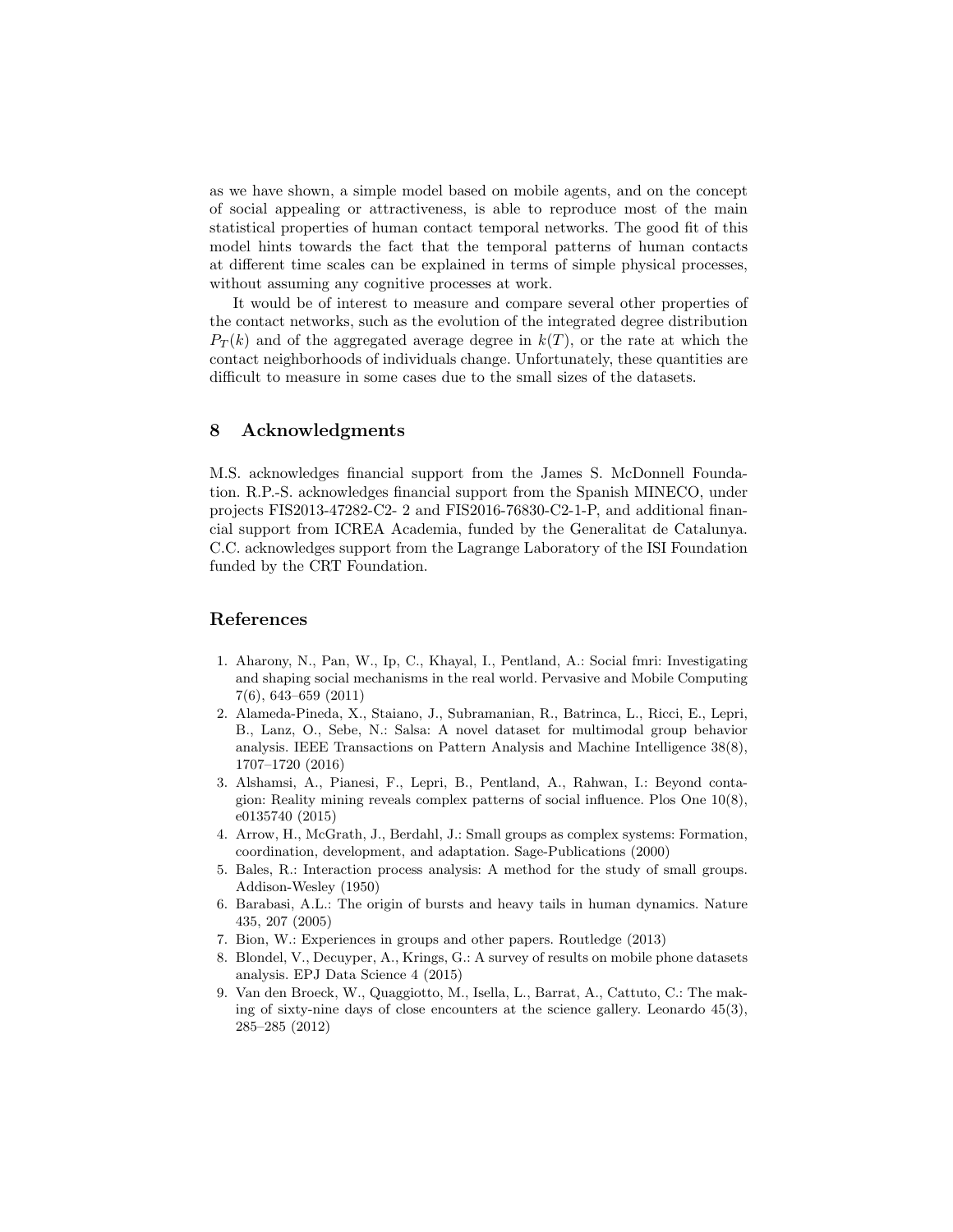- <span id="page-14-5"></span>10. Cattuto, C., Van den Broeck, W., Barrat, A., Colizza, V., Pinton, J.F., Vespignani, A.: Dynamics of person-to-person interactions from distributed RFID sensor networks. Plos One 5(7), e11596 (2010)
- <span id="page-14-12"></span>11. Cristani, M., Bazzani, L., Paggetti, G., Fossati, A., Tosato, D., Del Bue, A., Menegaz, G., Murino, V.: Social interaction discovery by statistical analysis of F-formations. In: Proceedings of the British Machine Vision Conference (2011)
- <span id="page-14-9"></span>12. Do, T., Gatica-Perez, D.: Human interaction discovery in smartphone proximity networks. Personal and Ubiquitous Computing 3, 413–431 (2013)
- <span id="page-14-10"></span>13. Do, T., Kalimeri, K., Lepri, B., Pianesi, F., Gatica-Perez, D.: Inferring social activities with mobile sensor networks. In: Proceedings of the International Conference on Multimodal Interaction. pp. 405–3412 (2013)
- <span id="page-14-1"></span>14. Doherty-Sneddon, G., Anderson, A., O'Malley, C., Langton, S., Garrod, S., Bruce, V.: Face-to-face and video-mediated communication: A comparison of dialogue structure and task performance. Journal of Experimental Psychology: Applied 3(2), 105–125 (1997)
- <span id="page-14-8"></span>15. Dong, W., Lepri, B., Pentland, A.: Modeling the co-evolution of behaviors and social relationships using mobile phone data. In: Proceedings of the Mobile and Ubiquitous Multimedia. pp. 134–143 (2011)
- <span id="page-14-4"></span>16. Eagle, N., Pentland, A.: Reality mining: sensing complex social systems. Personal and Ubiquitous Computing 10(4), 255–268 (2006)
- <span id="page-14-15"></span>17. Eagle, N., Pentland, A.S., Lazer, D.: Inferring friendship network structure by using mobile phone data. Proceedings of the National Academy of Sciences 106(36), 15274–15278 (2009)
- <span id="page-14-3"></span>18. Eames, K., Bansal, S., Frost, S., Riley, S.: Six challenges in measuring contact networks for use in modelling. Epidemics 10, 72–77 (2015)
- <span id="page-14-16"></span>19. Forys, A., Min, K., Schmid, T., Pettey, W., Toth, D., Leecaster, M.: Wrenmining: large-scale data collection for human contact network research. In: Proceedings of the 1st International Workshop on Sensing and Big Data Mining. pp. 1–6 (2013)
- <span id="page-14-7"></span>20. Fournet, J., Barrat, A.: Contact patterns among high school students. Plos One 9((9):e107878) (2014)
- <span id="page-14-2"></span>21. Gemmetto, V., Barrat, A., Cattuto, C.: Mitigation of infectious disease at school: targeted class closure vs school closure. BMC Infectious Diseases 14, 695 (2014)
- <span id="page-14-11"></span>22. Gonzaléz, M., Hidalgo, C., Barabasi, A.L.: Understanding individual human mobility patterns. Nature 7196(453), 779–782 (2010)
- <span id="page-14-14"></span>23. Gnois, M., Vestergaard, C.L., Fournet, J., Panisson, A., Bonmarin, I., Barrat, A.: Data on face-to-face contacts in an office building suggest a low-cost vaccination strategy based on community linkers. Network Science 3(03), 326–347 (Sep 2015)
- <span id="page-14-17"></span>24. Holme, P., Saramäki, J.: Temporal networks. Phys. Rep. 519, 97–125 (2012)
- <span id="page-14-18"></span>25. Holme, P.: Modern temporal network theory: a colloquium. Eur. Phys. J. B 88(9), 234 (sep 2015)
- <span id="page-14-6"></span>26. Isella, L., Romano, M., Barrat, A., Cattuto, C., Colizza, V., Van den Broeck, W., Gesualdo, F., Pandolfi, E., Ravá, L., Rizzo, C., Tozzi, A.: Close encounters in a pediatric ward: Measuring face-to-face proximity and mixing patterns with wearable sensors. Plos One  $6((2):e17144)$  (2011)
- <span id="page-14-13"></span>27. Isella, L., Stehlé, J., Barrat, A., Cattuto, C., Pinton, J.F., Van den Broeck, W.: What's in a crowd? Analysis of face-to-face behavioral networks. Journal of Theoretical Biology 271(1), 166–180 (2011)
- <span id="page-14-0"></span>28. Kendon, A., Harris, R., Key, R.: In: Hinds, P., Kiesler, S. (eds.) Organization of Behavior in Face-to-Face Interaction. De Gruyter Mouton (1975)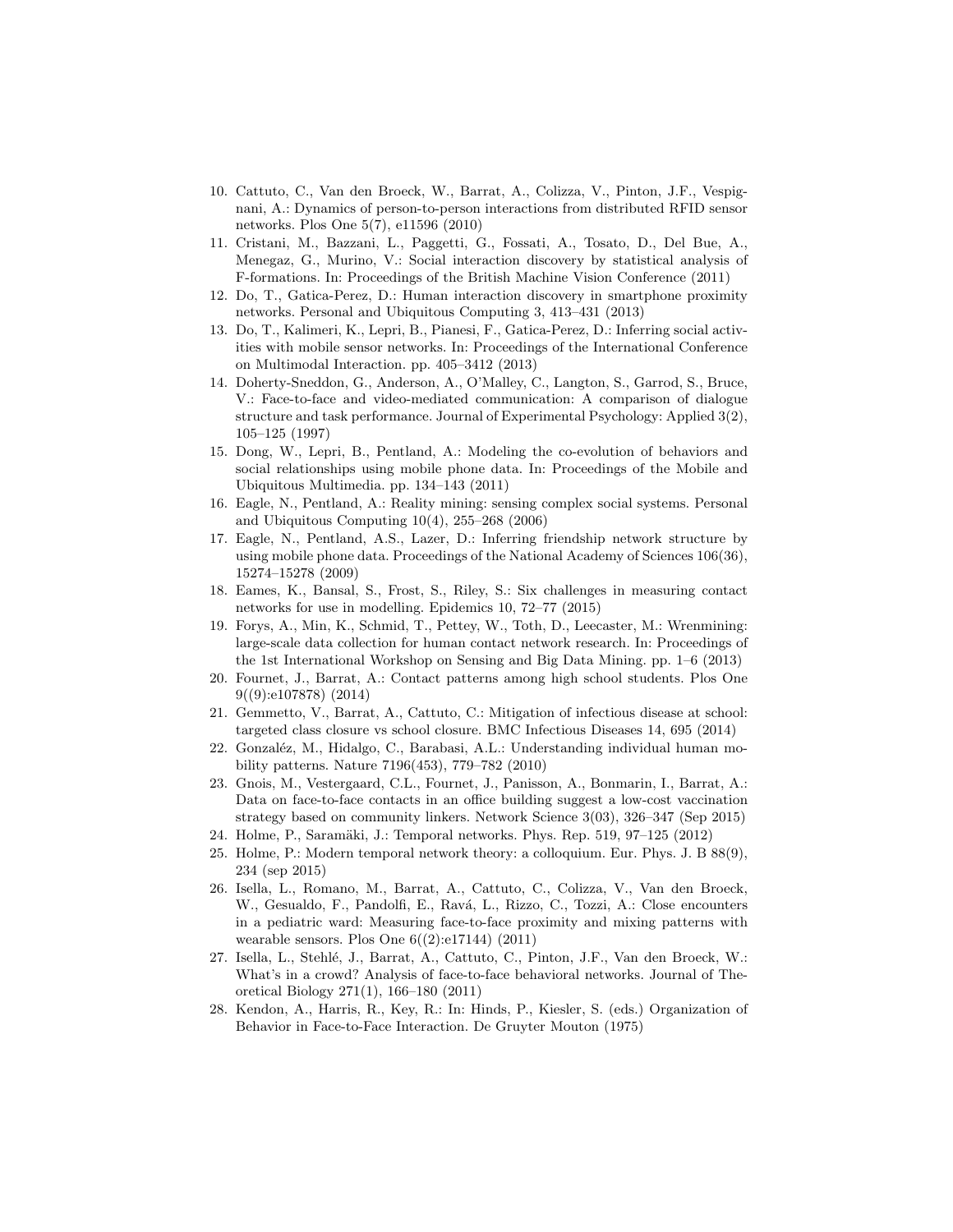- <span id="page-15-1"></span>29. Kraut, R., Fish, R., Root, R., Chalfonte, B.: Informal communication in organizations: Form, function, and technology. Groupware and Computer-Supported Cooperative Work pp. 287–314 (1993)
- <span id="page-15-8"></span>30. Lepri, B., Staiano, J., Rigato, G., Kalimeri, K., Finnerty, A., Pianesi, F., Sebe, N., Pentland, A.: The SocioMetric badges corpus: A multilevel behavioral dataset for social behavior in complex organizations. In: IEEE Proceedings of Social-Com/PASSAT. pp. 623–628. IEEE (2012)
- <span id="page-15-3"></span>31. Liljeros, F., Edling, C., Amaral, L., Stanley, H., Aberg, Y.: The web of human sexual contacts. Nature 6840, 907–908 (2001)
- <span id="page-15-7"></span>32. Madan, A., Cebrian, M., Lazer, D., Pentland, A.: Social sensing for epidemiological behavior change. In: Proceedings of the ACM International Conference on Ubiquitous Computing. pp. 291–300 (2010)
- <span id="page-15-9"></span>33. Madan, A., Cebrian, M., Moturu, S., Farrahi, K., Pentland, A.: Sensing the "health state" of a community. IEEE Pervasive Computing 11(4), 36–45 (2012)
- <span id="page-15-0"></span>34. Nardi, B., Whittaker, S.: The place of face to face communication in distributed work. In: Hinds, P., Kiesler, S. (eds.) Distributed Work. pp. 351–360. Cambridge: MIT Press (2002)
- <span id="page-15-2"></span>35. Nohria, N., Eccles, R.: Face-to-face: Making network organizations work. Technology, organizations and innovation: Critical perspectives on business and management pp. 1659–1681 (2000)
- <span id="page-15-10"></span>36. Olguín Olguín, D., Waber, B., Kim, T., Mohan, A., Ara, K., Pentland, A.: Sensible organizations: Technology and methodology for automatically measuring organizational behavior. IEEE Transactions on Systems, Man, and Cybernetics, Part B (Cybernetics) 39, 43–55 (2009)
- <span id="page-15-11"></span>37. Onnela, J.P., Waber, B.N., Pentland, A., Schnorf, S., Lazer, D.: Using sociometers to quantify social interaction patterns. Scientific Reports (2014)
- <span id="page-15-15"></span>38. Ribeiro, B., Perra, N., Baronchelli, A.: Quantifying the effect of temporal resolution on time-varying networks. Scientific reports 3 (2013)
- <span id="page-15-4"></span>39. Salathé, M., Kazandjieva, M., Lee, J.W., Levis, P., Feldman, M.W., Jones, J.H.: A high-resolution human contact network for infectious disease transmission. Proceedings of the National Academy of Sciences 107(51), 22020–22025 (2010)
- <span id="page-15-6"></span>40. Smieszek, T., Salathé, M.: A low-cost method to assess the epidemiological importance of individuals in controlling infectious disease outbreaks. BMC MEDICINE 11(1), 35 (2013), <http://www.biomedcentral.com/1741-7015/11/35>, see related commentary article here http://www.biomedcentral.com/1741-7015/11/36
- <span id="page-15-13"></span>41. Starnini, M., Baronchelli, A., Pastor-Satorras, R.: Modeling human dynamics of face-to-face interaction networks. Physical Review Letters 110, 168701–168706 (2013)
- <span id="page-15-16"></span>42. Starnini, M., Baronchelli, A., Barrat, A., Pastor-Satorras, R.: Random walks on temporal networks. Phys. Rev. E 85, 056115 (May 2012)
- <span id="page-15-14"></span>43. Starnini, M., Baronchelli, A., Pastor-Satorras, R.: Model reproduces individual, group and collective dynamics of human contact networks. Social Networks 47, 130–137 (oct 2016)
- <span id="page-15-5"></span>44. Starnini, M., Machens, A., Cattuto, C., Barrat, A., Pastor-Satorras, R.: Immunization strategies for epidemic processes in time-varying contact networks. J. Theor. Biol. 337, 89–100 (nov 2013)
- <span id="page-15-12"></span>45. Stehlé, J., Voirin, N., Barrat, A., Cattuto, C., Colizza, V., Isella, L., Régis, C., Pinton, J.F., Khanafer, N., Van den Broeck, W., Vanhems, P.: Simulation of an SEIR infectious disease model on the dynamic contact network of conference attendees. BMC Medicine 9(87) (2011)